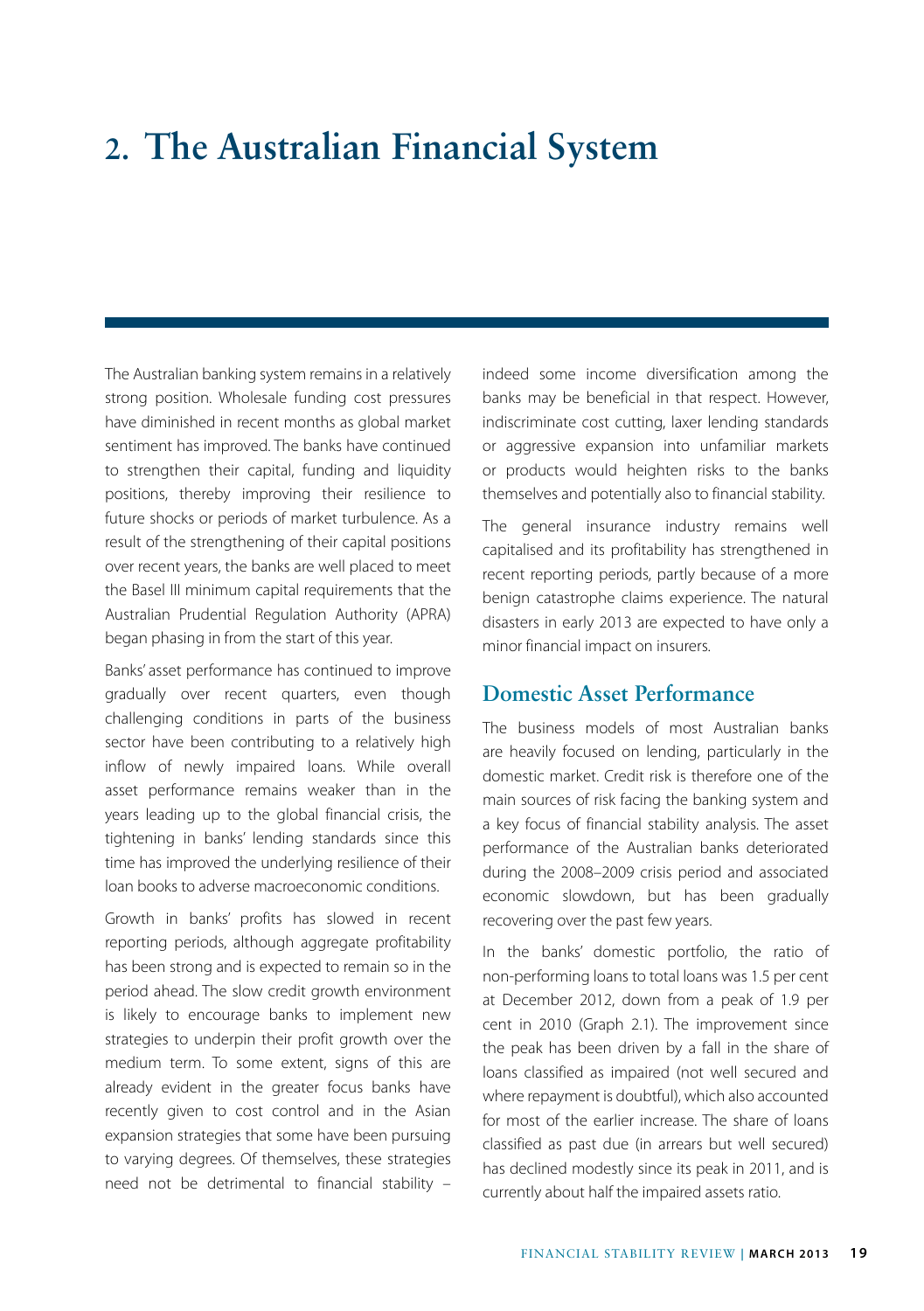

The decline in the banks' impaired assets ratio over the past few years has been sluggish for a number of reasons. These include that banks have generally been dealing with their impaired business loans at a measured pace in order to maximise recoveries as economic and market conditions improve. Accordingly, loan write-offs have been fairly gradual, especially compared with the quick pace that followed the early 1990s recession (when banks' asset quality was also much weaker than today). Another factor is that the inflow of newly impaired loans has been at a relatively high level over recent years (Graph 2.2). While inflows of newly impaired assets were at unusually low levels during the 2004–2007 period, associated with the buoyant asset valuations and credit growth prevailing at that time, average inflows over the past few years have also been above those recorded prior to 2004.

Banks' commercial property exposures have been a key driver of the above-average flow of new impairments over the past few years. Consistent with this, they continue to account for a sizeable share of the impaired assets in banks' domestic business loan portfolios (Graph 2.3). Around 3½ per cent of banks' domestic commercial property exposures were classified as impaired in December 2012, down from a peak of about 6 per cent in mid 2010. The decline



## **Graph 2.3**



in this ratio reflected improved conditions in parts of the commercial property market, but also the disposal of troubled exposures by banks, including some European-owned banks that have been pulling back from the Australian market.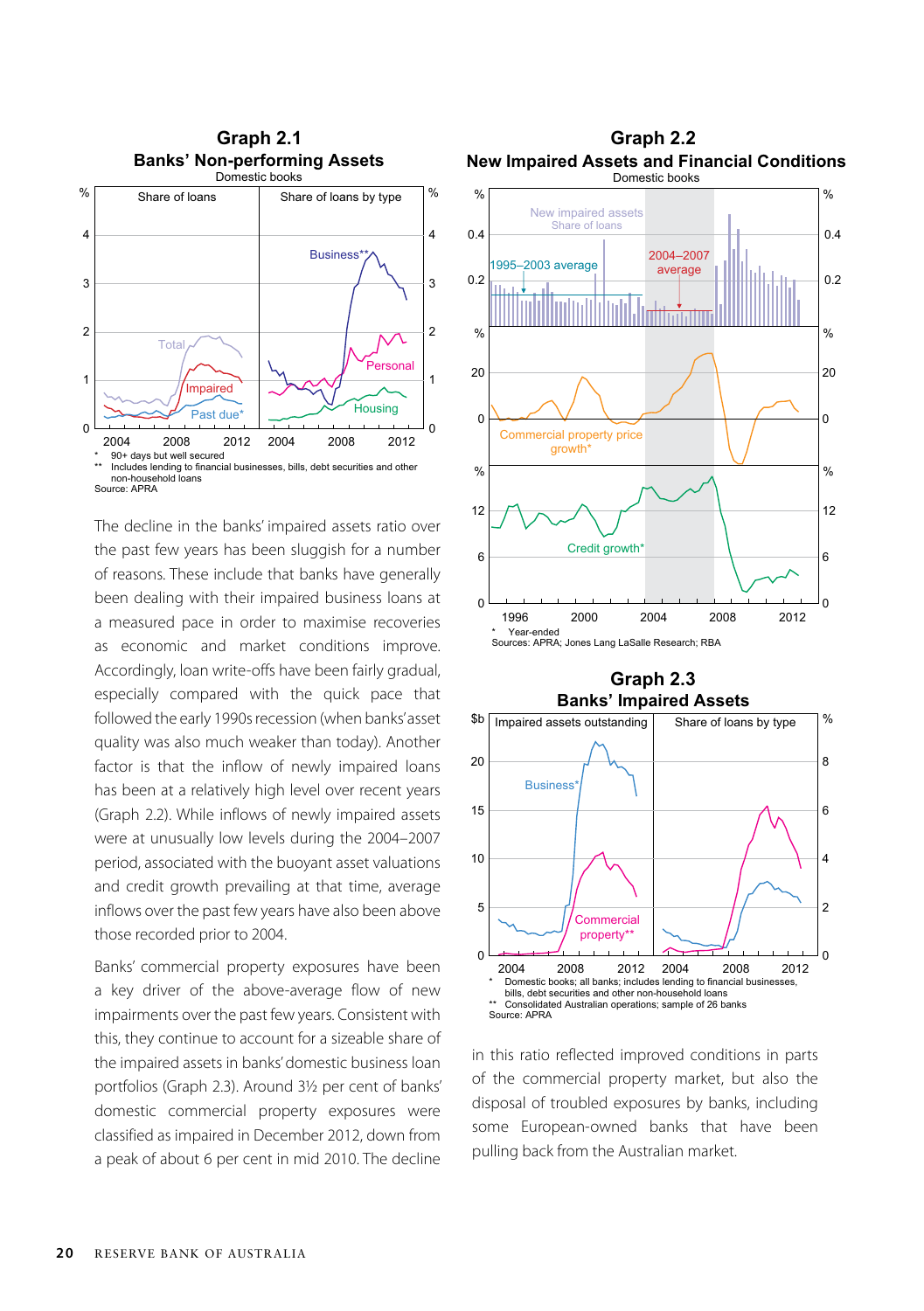Soft business conditions and profitability in some other industries, as discussed in the 'Business and Household Balance Sheets' chapter, have also contributed to the elevated rate of new loan impairments over recent years, although the performance of banks' domestic non-property business exposures improved modestly over the second half of 2012. Overall, the share of banks' domestic business loans that is impaired has drifted lower, to 2.2 per cent, about 90 basis points below its 2010 peak.

In comparison with banks' business loans, the deterioration in the performance of their housing loans following the 2008–2009 crisis period was fairly mild. The non-performing share of banks' domestic housing loans peaked at 0.9 per cent in mid 2011, and has since declined to 0.7 per cent at December 2012. The recent improvement can be partly explained by lower interest rates and a tightening in mortgage lending standards after 2008; loans originated after this time have performed better than those originated in the preceding few years. Some banks have also strengthened their collections processes in recent years, reducing the time that loans stay in arrears before they are resolved.

The improvement in banks' domestic asset performance over recent quarters has been broad based across the industry (Graph 2.4). Some European-owned banks and smaller Australian-owned banks have recently recorded significant declines in their non-performing business loan ratios, partly due to sales of troubled exposures. Even so, these banks' asset performance remains weaker than that of the major Australian banks. The non-performing share of credit unions and building societies' (CUBS) assets rose slightly over the six months to December 2012, but at 0.5 per cent it remains well below the ratio for banks. While the CUBS' better overall asset performance is partly explained by their higher share of housing loans, the non-performing share of their housing loans is also below that of the banks; former CUBS that have recently converted to mutual banks have similarly low non-performing asset ratios.



According to industry liaison, the continued run-off of troubled exposures that were originated some years ago should exert further downward pressure on banks' non-performing loans. Specific provisions and available security currently cover over 95 per cent of the stock of domestic impaired assets, so (all else equal) these exposures are unlikely to generate further losses for banks unless the underlying asset valuations prove to be unrealistic. In the immediate period ahead, the performance of banks' loans is likely to continue to benefit from below-average interest rates. There is always a risk, though, that economic and financial conditions could deteriorate significantly, which would worsen banks' asset performance. The banks should be less affected by such a scenario than they were in 2008–2009 because the tightening in lending standards has improved the underlying quality of their loan books. Consistent with this, average risk weights on most banks' mortgage and business loan portfolios have declined over the past couple of years.

### **Credit Conditions and Lending Standards**

Growth in banks' domestic loan books remained relatively modest over the past six months (Graph 2. 5). Household credit grew at an annualised rate of about 4 per cent over the six months to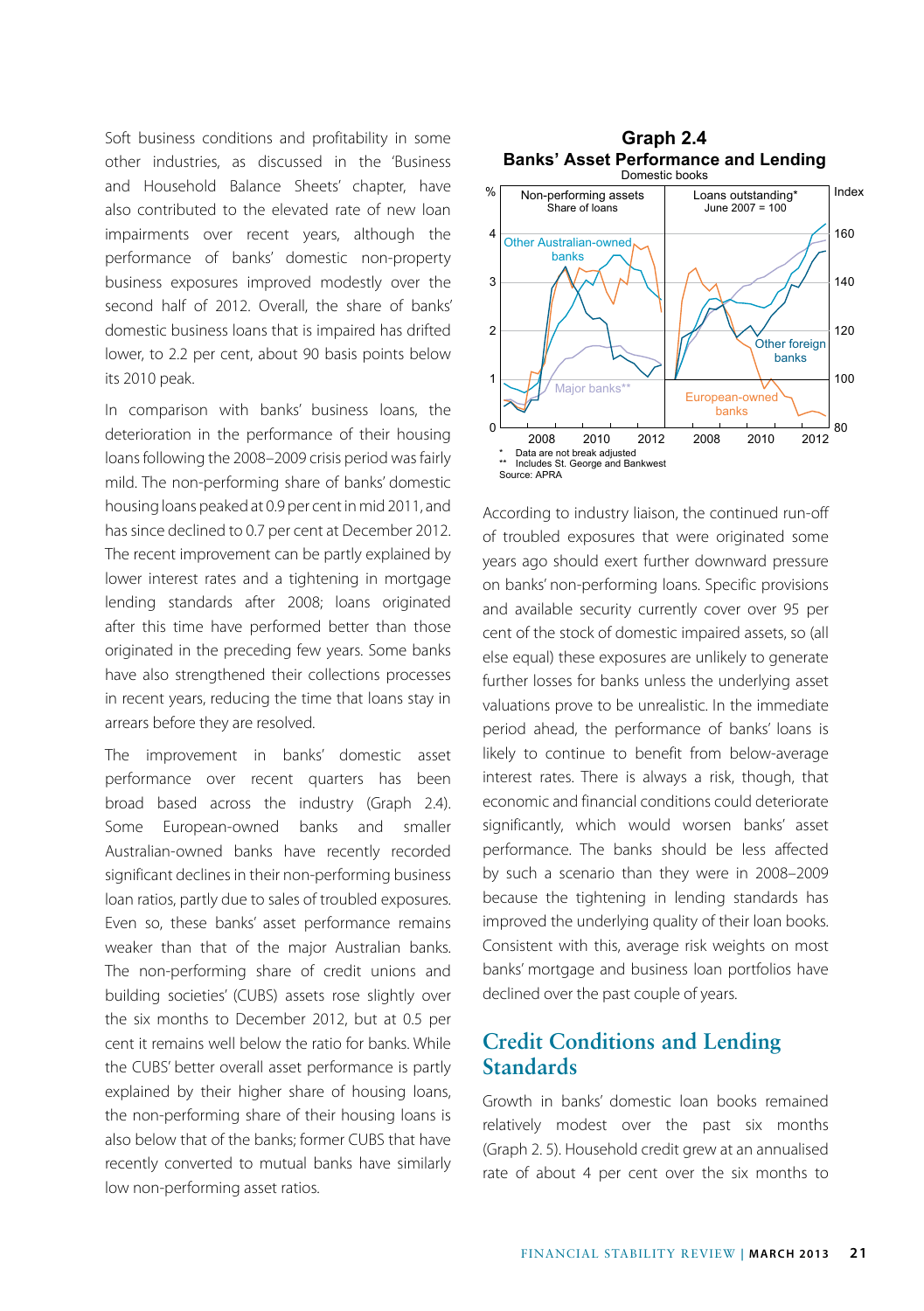

January 2013, as many households have preferred to pay down existing debt rather than take on new debt (see the 'Business and Household Balance Sheets' chapter). Businesses' demand for intermediated debt has also been subdued, with business credit remaining broadly unchanged over the past six months. In addition to deleveraging by some firms, another factor weighing on business credit recently is that some large businesses have raised a greater share of their debt from bond markets, given relatively favourable pricing. While this has reduced banks' lending opportunities, some banks have been looking to shift to fee-paying advisory roles with their corporate clients instead.

Slow credit growth can pressure banks to compete harder to maintain their overall revenue growth. From a risk management perspective, it is important that banks do not respond by imprudently loosening their lending standards. The available evidence suggests this is not occurring at this stage. According to industry liaison, business loan conditions were broadly unchanged over recent quarters. The exception is the 'wholesale' market (i.e. large-value loans), where strong competition amid weak borrower demand has compressed loan margins and, in some instances, eased loan covenants. Some Asian-owned banks seeking to expand their business in Australia are reportedly competing aggressively for syndicated loans, increasing their share of this market noticeably over the past year (Table 2.1). At the same time, a number of European-owned banks have continued to pull back from business lending in Australia, especially syndicated and commercial property lending. This is related to their earlier loan quality problems and difficulties in their home jurisdictions.

In the residential mortgage market, competition for new borrowers has seen some lenders increase interest rate discounts modestly and offer to reimburse refinancing costs or waive application fees. Non-price loan standards, however, appear to have been broadly unchanged over the past six months. As interest rates have fallen below average, a number of banks have recently increased the size of the interest rate buffers they add to their lending rate when assessing borrowers' loan-servicing capacity. This is a prudent approach to ensuring that

|            | Share of business loans <sup>(b)</sup> |      |      | Share of syndicated loans <sup>(c)</sup> |      |      |
|------------|----------------------------------------|------|------|------------------------------------------|------|------|
|            | 2007                                   | 2011 | 2012 | 2007                                     | 2011 | 2012 |
| Australian | 80                                     | 87   | 87   | 40                                       | 44   |      |
| Asian      | 5                                      |      |      | 13                                       | 18   |      |
| European   | 14                                     |      | h    | 36                                       | 28   | 24   |
| )ther      |                                        |      |      |                                          | ١C   |      |

**Table 2.1: Banks' Business Lending Activity(a)** By ownership, as at December, per cent

(a) Shares might not sum to 100 per cent due to rounding

(b) Bank loans in Australia; non-seasonally and non-break adjusted; excludes securitisations; the purchase of Bankwest by CBA in 2008 contributed to a decline for European banks

(c) RBA estimates; includes offshore banks; mostly loans to non-financial corporations

Sources: APRA; RBA; Thomson Reuters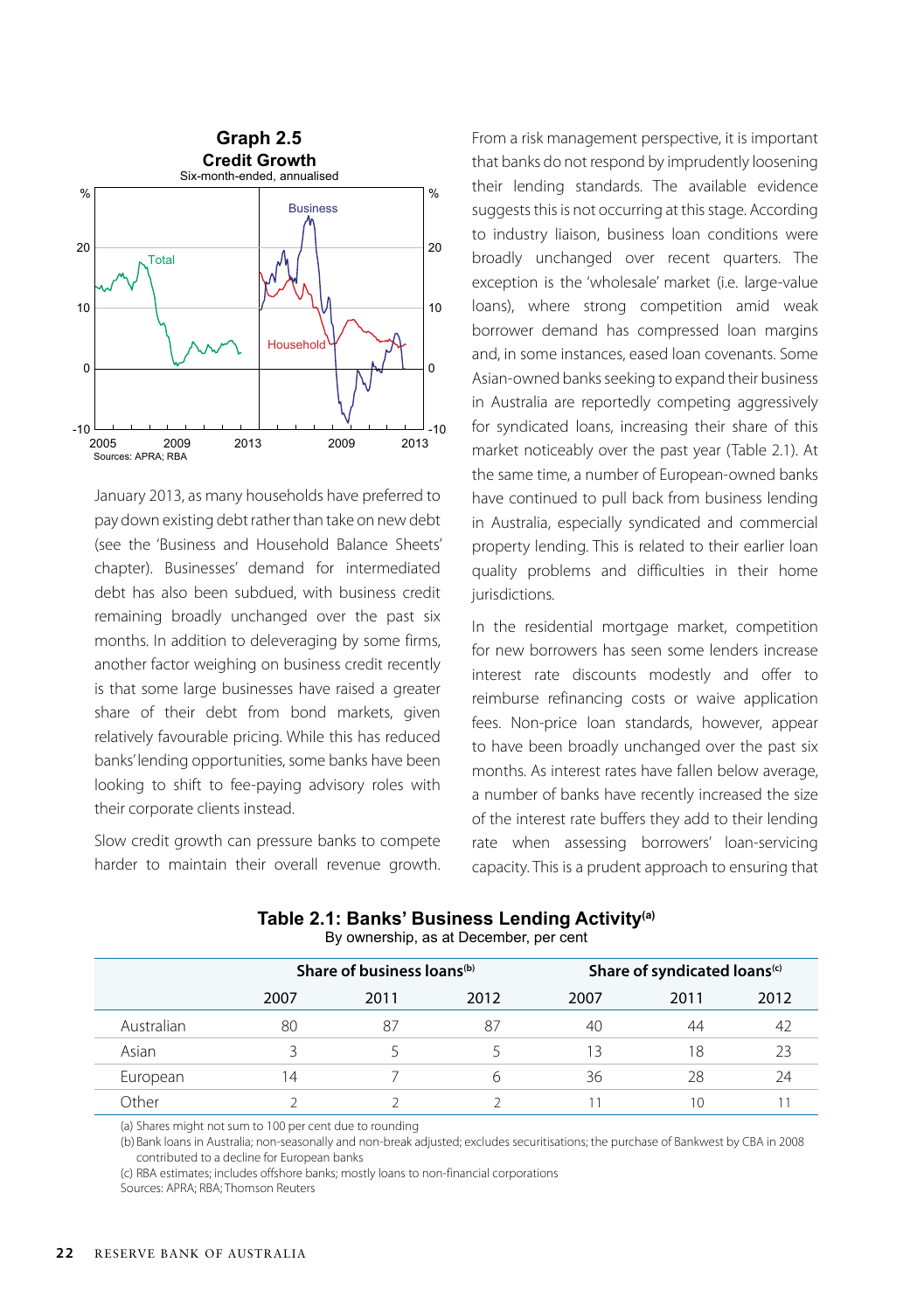new borrowers are better able to cope with higher mortgage repayments in a future period of higher interest rates.

#### **Foreign Exposures**

While the Australian-owned banks are still predominantly domestically focused, they also have foreign exposures stemming from their overseas operations, as well as the direct cross-border activities of their Australian operations. These foreign activities provide income diversification and other benefits to banks, but they also expose them to various risks and could be a source of strain to the parent bank if conditions deteriorate offshore.

Australian-owned banks' aggregate foreign claims (i.e. exposures) represent a bit over one-fifth of their global consolidated assets, which is a smaller share than for many other large banking systems. These claims are geographically concentrated, with the bulk of them on New Zealand, where the major banks each have large local operations, and the United Kingdom, where NAB also has a large operation (Table 2.2). Claims on the Asian region are smaller, but have grown strongly over recent years. Unlike for New Zealand and the United Kingdom, a significant share of the Australian-owned banks' claims on Asia are cross-border rather than via local operations. This is because their motivation for expanding into Asia has partly been to support their domestic clients' activities in the region and to expand their provision of trade finance there (see 'Box A: Australian Bank Activity in Asia').

The performance of Australian-owned banks' overseas loans has been somewhat weaker than that of their domestic loans in recent years. Banks' overseas non-performing loans were steady over the year to December 2012, although there was a significant divergence in performance across their main overseas markets (Graph 2.6). Loan performance in New Zealand has strengthened as economic conditions there have improved, whereas in the United Kingdom loan performance has been persistently weaker and worsened further over the second half of 2012. This mostly reflects the ongoing difficult economic and property market conditions in the northern part of the United Kingdom where most of NAB's UK exposures are located. By comparison, Australian-owned banks' loan performance in the Asian region has been better, in part because economic conditions in Asia have been reasonably strong, and because a significant portion of their exposures there have a lower credit-risk profile.

As discussed in 'The Global Financial Environment' chapter, there has recently been rapid growth in residential property prices in a couple of the largest cities in New Zealand. This has been associated with strong competition for new borrowers, particularly in the higher loan-to-valuation ratio segment of the mortgage market. While housing loan portfolios of the Australian banks' subsidiaries in New Zealand are

|                      | Share of consolidated assets |          | Share of foreign claims <sup>(a)</sup> |  |
|----------------------|------------------------------|----------|----------------------------------------|--|
|                      | Dec 2007                     | Dec 2012 | Dec 2012                               |  |
| New Zealand          | 10.2 <sup>5</sup>            | 8.2      | 37                                     |  |
| United Kingdom       | 6.6                          | 4.8      | 22                                     |  |
| Asian region         | 1.2                          | 3.6      | 16                                     |  |
| <b>United States</b> | 2.4                          | 3.1      | 14                                     |  |
| Other countries      | 2.9                          | 2.6      | 12                                     |  |
| Total                | 23.3                         | 22.2     | 100                                    |  |

#### **Table 2.2: Australian-owned Banks' Foreign Claims** Consolidated global operations, immediate borrower basis, per cent

(a) Shares do not sum to 100 per cent due to rounding Sources: APRA; RBA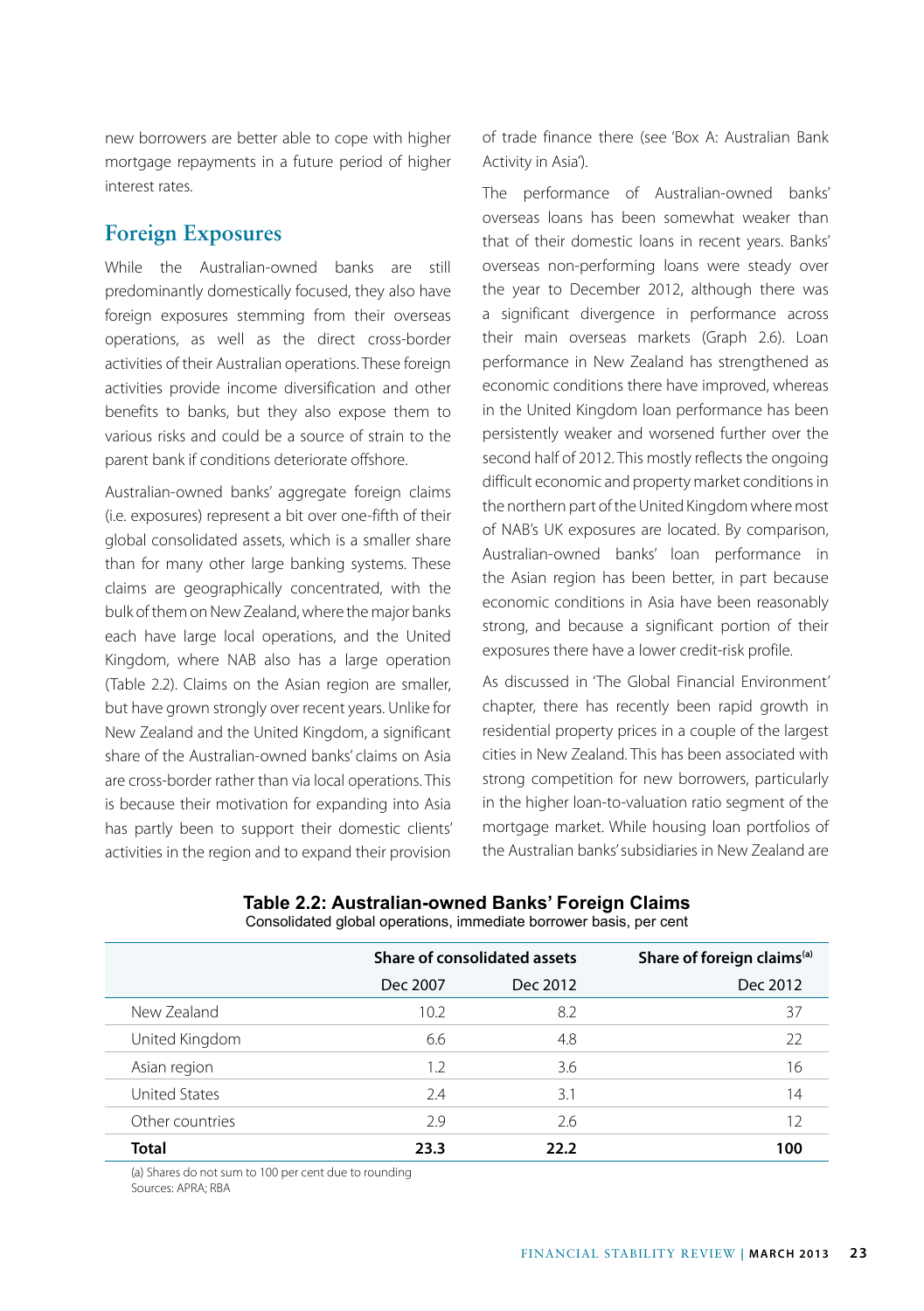

currently performing well, a significant relaxation of their lending standards in pursuit of market share could pose problems once interest rates in New Zealand eventually rise, or in the event of a downturn in economic and property market conditions there.

As discussed in the previous *Review*, the Australian-owned banks have limited direct exposures to the most troubled euro area countries. They are indirectly exposed to these countries via their claims on euro area banks that have substantial direct exposures to the weaker countries, but these claims amount to less than 1 per cent of their consolidated assets.

#### **Funding and Liquidity**

International financial and economic conditions can also pose challenges for the liability side of Australian banks' balance sheets, as demonstrated by the periodic bouts of turbulence in global capital markets over recent years and the wholesale funding pressures they created for Australian banks. Wholesale funding conditions have improved for Australian banks since around the middle of 2012 as global market sentiment has recovered (see 'The Global Financial Environment' chapter). Spreads between banks' senior unsecured bonds and Commonwealth Government securities (CGS) have declined by more than 100 basis points over this period, and are now around their lowest levels since the start of the global financial crisis (Graph 2.7). Covered bond spreads have also narrowed sharply since the banks started issuing these types of debt securities in November 2011.



The Australian banks issued around \$40 billion of bonds in the past six months. Over three-quarters of this was in unsecured form, a higher share than in the preceding few quarters when banks issued larger amounts of covered bonds (Graph 2.8). Given that covered bond markets have tended to be more resilient during times of financial market stress, the major banks appear to be spreading out their covered bond issues in a desire to keep some issuance capacity in reserve in case conditions deteriorate again; the banks have currently issued between 20 and 40 per cent of their regulatory capacity for covered bonds. Banks have also taken advantage of the more favourable funding climate by buying back a significant amount of their outstanding government-guaranteed debt, as the cost of new unsecured issuance has become cheaper once the guarantee fee is factored in.<sup>1</sup>

<sup>1</sup> For more information, see RBA (2013), 'Box D: Buybacks of Government Guaranteed Securities', *Statement on Monetary Policy*, February, pp 54–55.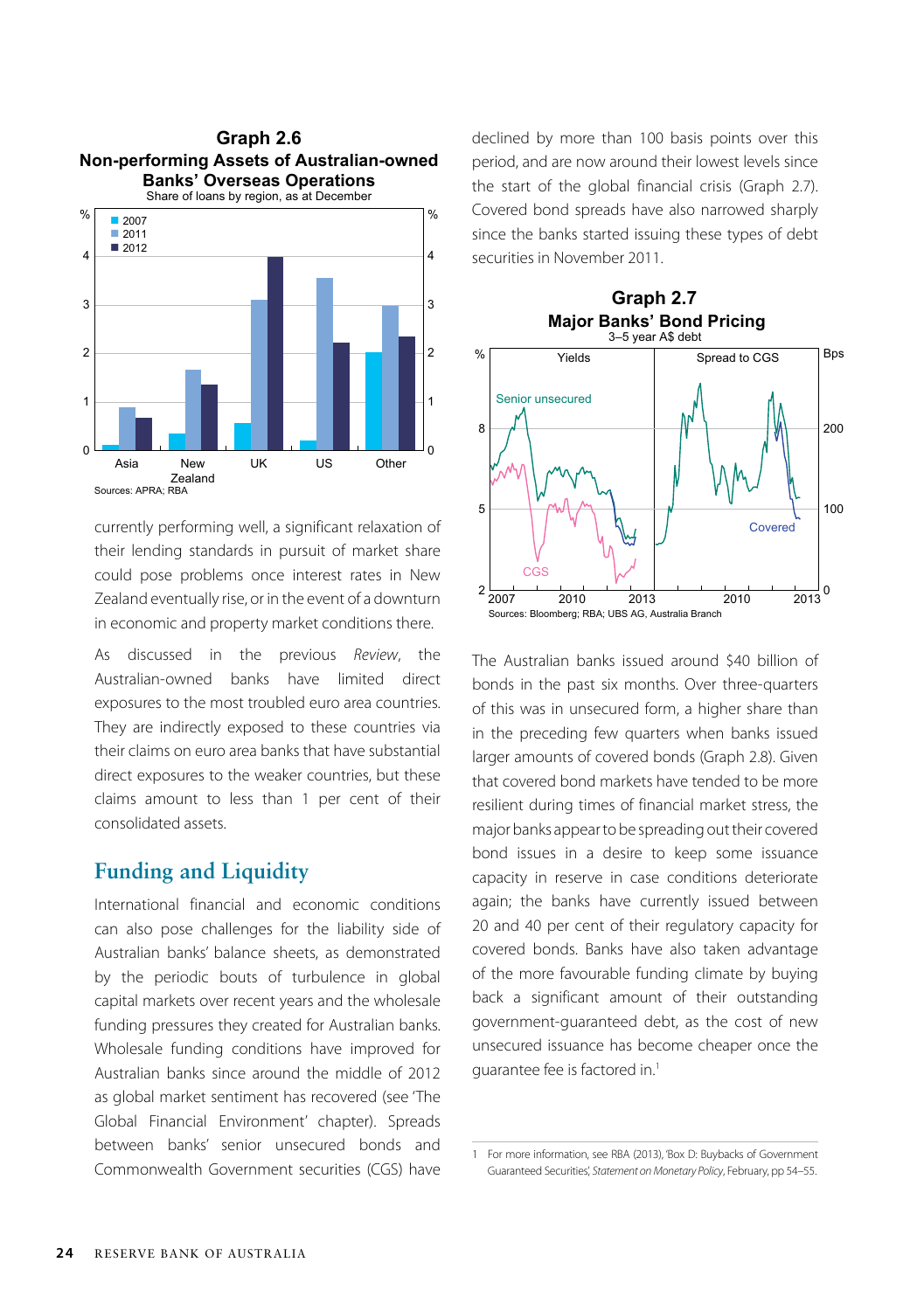

Conditions in the residential mortgage-backed securities (RMBS) market have also improved over the past six months, with the tightening of spreads for other debt securities helping to entice investors back into the market. Australian financial institutions have issued over \$10 billion in RMBS since October 2012; a number of these transactions were priced at spreads around 60 basis points narrower than in early 2012. As a result of strong demand from private sector investors, the Australian Office of Financial Management has not invested in any deals over the past six months. Further momentum in securitisation markets will be relatively beneficial for smaller banks' funding, given that they have less ready access to bond markets than the major banks.

Changes in the composition of the Australian banks' funding over the past few years have left them in a better position to cope with disruptions to funding markets. The share of banks' funding from domestic deposits has increased from about 40 per cent in 2008 to 55 per cent currently; this shift was largely at the expense of short-term wholesale funding, which is typically perceived by markets to be a less stable source of funding (Graph 2.9). The major banks' current funding strategies generally involve rolling over existing term wholesale funding (with zero net issuance) and funding new loans with new deposits on a dollar-for-dollar basis. Banks have been able

to achieve this for a couple of years now, with net deposit flows generally exceeding their net credit flows, especially over recent months (Graph 2.10). Currently, banks' deposits are growing at an annual rate of around 9 per cent, well above credit growth of 4 per cent.

The corollary of the banks' desire to limit their use of wholesale funding is ongoing strong competition for deposits, which has resulted in average spreads on retail deposits remaining around historical highs over the past six months (Graph 2.11). While average spreads on term deposits have declined recently,



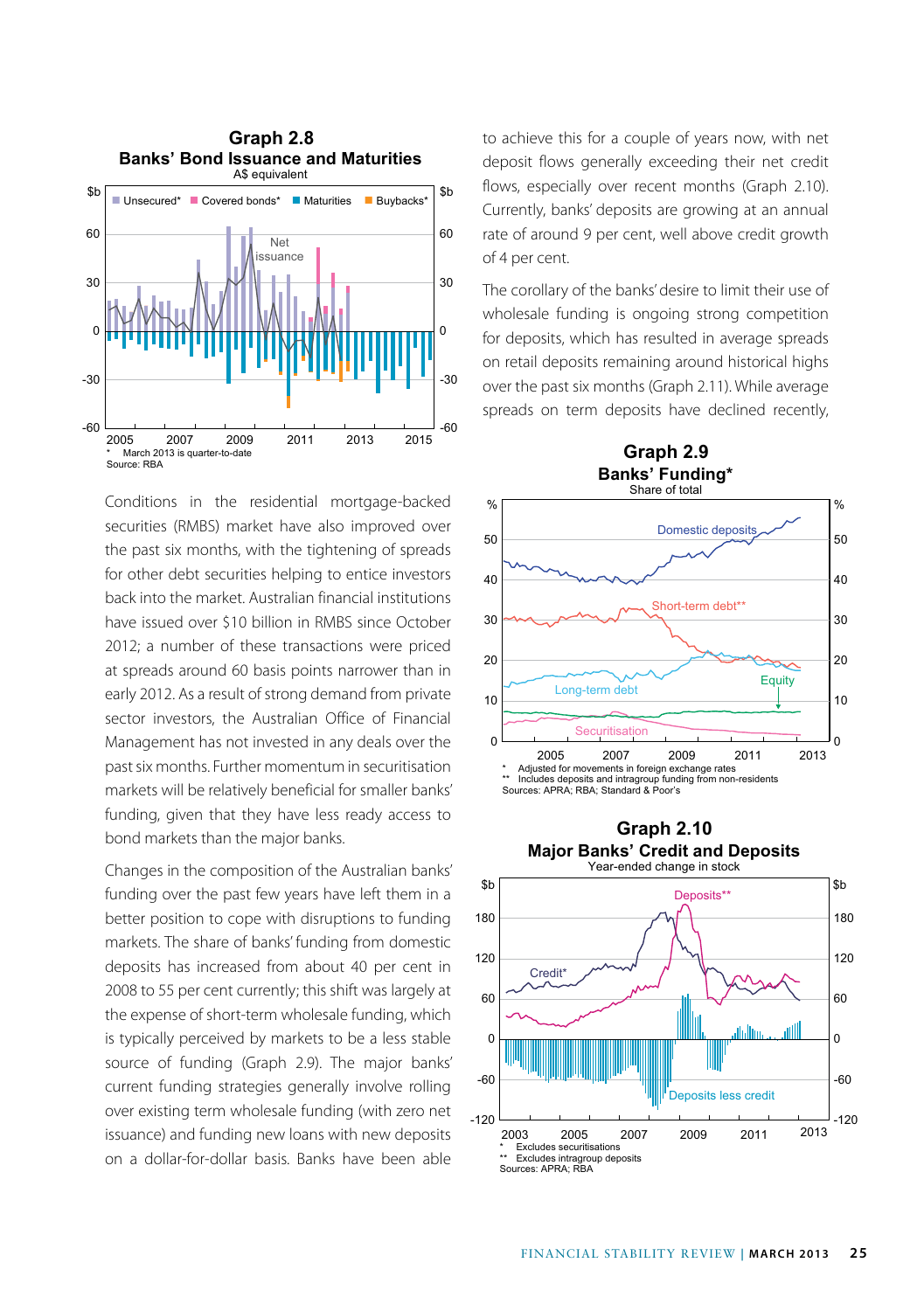

there has been a marked shift in competition towards some at-call deposit products, such as 'bonus saver accounts<sup>'2</sup> The major banks generally do not expect overall competition in the retail deposit market to ease materially, at least in the near term, but they are seeking to become more targeted in their deposit strategies ahead of the implementation of the Basel III liquidity standard, such as by adjusting deposit pricing and introducing new products. Indeed, a number of banks have recently begun offering deposit products that require a notice of withdrawal of at least 31 days in advance, as these will receive a more favourable liquidity treatment under the standard.

Banks have also improved their ability to deal with funding stress by increasing their holdings of liquid assets in recent years. These changes are partly a response to the Basel III liquidity standard that will require banks to hold more and higher-quality liquid assets. For Australian dollar-denominated liquid assets, CGS and state government debt will account for the bulk of banks' high-quality liquid assets under the standard. Australian banks currently hold around \$130 billion of these securities (equivalent to about 5 per cent of their Australian dollar domestic assets), up from less than \$25 billion prior to the global financial crisis (1 per cent of Australian dollar domestic assets) (Graph 2.12). However, given the low amount of government debt in Australia, APRA has adopted elements of the Basel rules that allow banks to count a committed liquidity facility (CLF) provided by the central bank as part of their Basel III liquidity requirements. APRA is in the process of finalising a framework that will ensure banks take all reasonable steps to minimise the CLF's contribution to their liquidity requirements – for example, by lengthening their funding maturities. The banks will be charged an access fee for the CLF, whether or not it is drawn, and it will be secured against assets that are eligible for the Reserve Bank's normal market operations. Self-securitised RMBS will also be able to form part of the collateral for the CLF. Banks' holdings of self-securitised RMBS have increased markedly in recent years, and now total about \$200 billion (8 per cent of their Australian dollar domestic assets).



#### **Capital and Profits**

The Australian banks have continued to strengthen their capital positions over recent quarters. Their aggregate Tier 1 capital ratio (on a Basel II basis) rose further over the second half of 2012, to 10.8 per cent of risk-weighted assets, up from about 8 per cent in late 2008 (Graph 2.13). Most of the increase in Tier 1 capital over recent years has been through

<sup>2</sup> For further details, see Robertson B and A Rush (2013), 'Developments in Banks' Funding Costs and Lending Rates', RBA *Bulletin*, March, pp 63–70.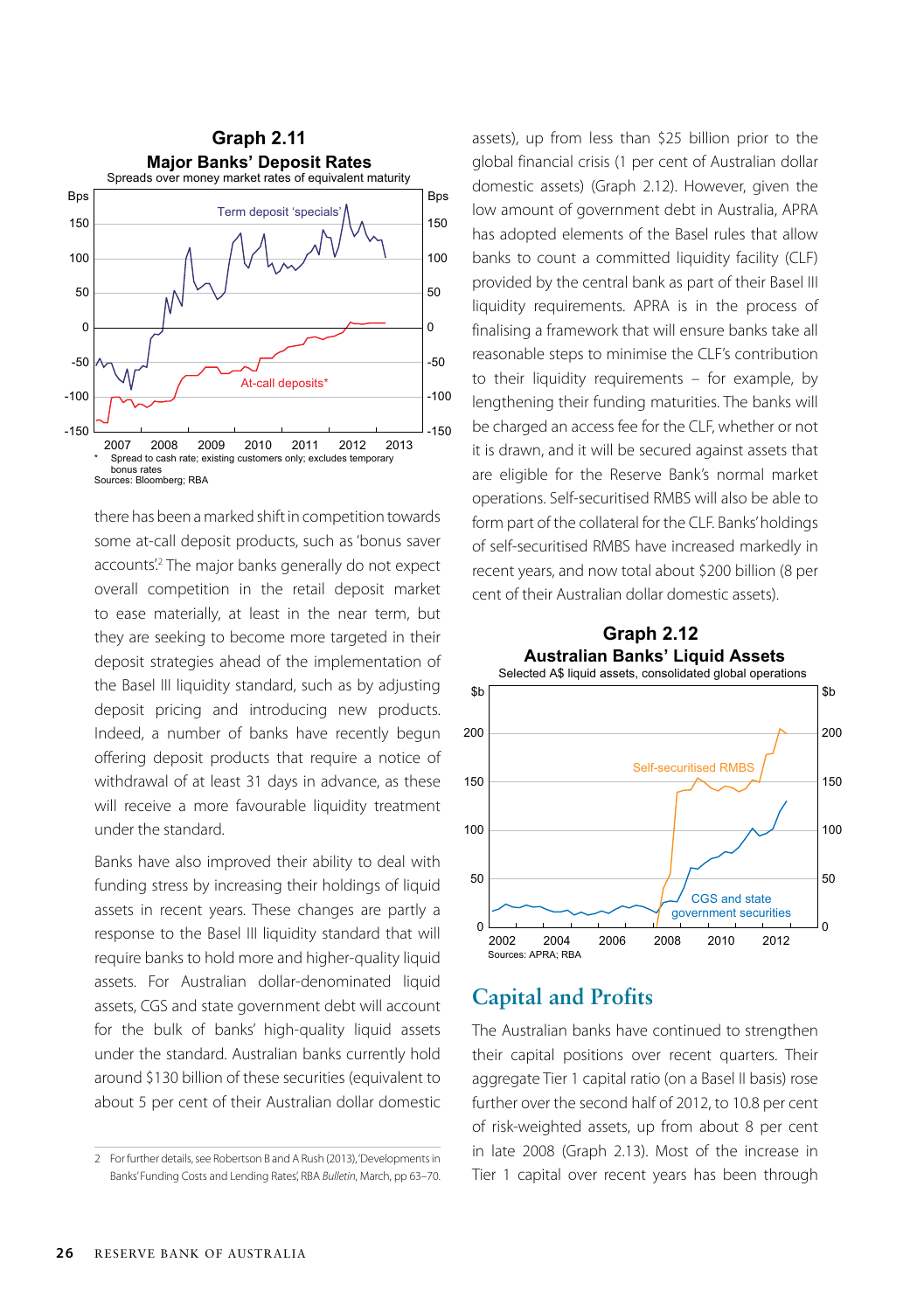

earnings retention, given robust profitability over the period, as well as dividend reinvestment programs. CUBS have maintained their higher capital ratios, consistent with their less diversified business models and different corporate structures; their aggregate Tier 1 capital ratio was 15.8 per cent at the end of 2012.

The greater market and regulatory focus on higherquality Tier 1 capital and the maturity of some Tier 2 capital instruments ineligible under Basel III had seen the banks' aggregate Tier 2 capital ratio decline over the past couple of years, to around 1.3 per cent of risk-weighted assets in December 2012. However, this ratio stabilised over the second half of 2012 due to an increase in Tier 2 hybrid issuance. Since APRA released guidance in May 2012 on what would qualify as non-common equity capital under its Basel III capital standards, banks have issued about \$7 billion of Tier 1 and Tier 2 eligible hybrids, equivalent to 0.5 per cent of their risk-weighted assets (Graph 2.14). There has been strong retail participation in these issues, with their relatively high yields in the current low-yield environment attracting investor demand. Hybrids are structured products and some are designed to absorb losses before a bank's common equity has been exhausted; the Australian Securities and Investments Commission has issued warnings to retail investors about the risks associated with



holding these instruments and has been reviewing product disclosure statements to ensure the risks are adequately communicated to investors. Overall, the banks' total capital ratio rose by 0.3 percentage points over the second half of 2012, to 12.1 per cent of risk-weighted assets.

The significant increase in Tier 1 capital over recent years has increased banks' resilience to adverse shocks; recent APRA and International Monetary Fund (IMF) stress tests of the largest banks confirmed that their Tier 1 capital positions (on a Basel II basis) would be sufficient to continue meeting their minimum requirements even in a severe recession that significantly weakened their asset performance.<sup>3</sup> The strengthening of the capital position over recent years has also left the Australian banking system well placed to meet the minimum Basel III capital requirements being phased in from the start of this year. Large banks' public disclosures indicate that their common equity Tier 1 capital ratios on a Basel III basis are currently around 7½ per cent or greater, above the 4½ per cent Basel III minimum that is now required in Australia (Graph 2.15). These ratios also exceed the 7 per cent minimum (including the

<sup>3</sup> For information on APRA's stress-test scenario, methodology and results, see Laker J (2012), 'The Australian Banking System Under Stress – Again?', speech to the AB+F Randstad Leaders Lecture 2012, Brisbane, 8 November. Discussion of the IMF stress tests can be found in International Monetary Fund (2012), 'Australia: Financial Stability Assessment', IMF Country Report No 12/308, November.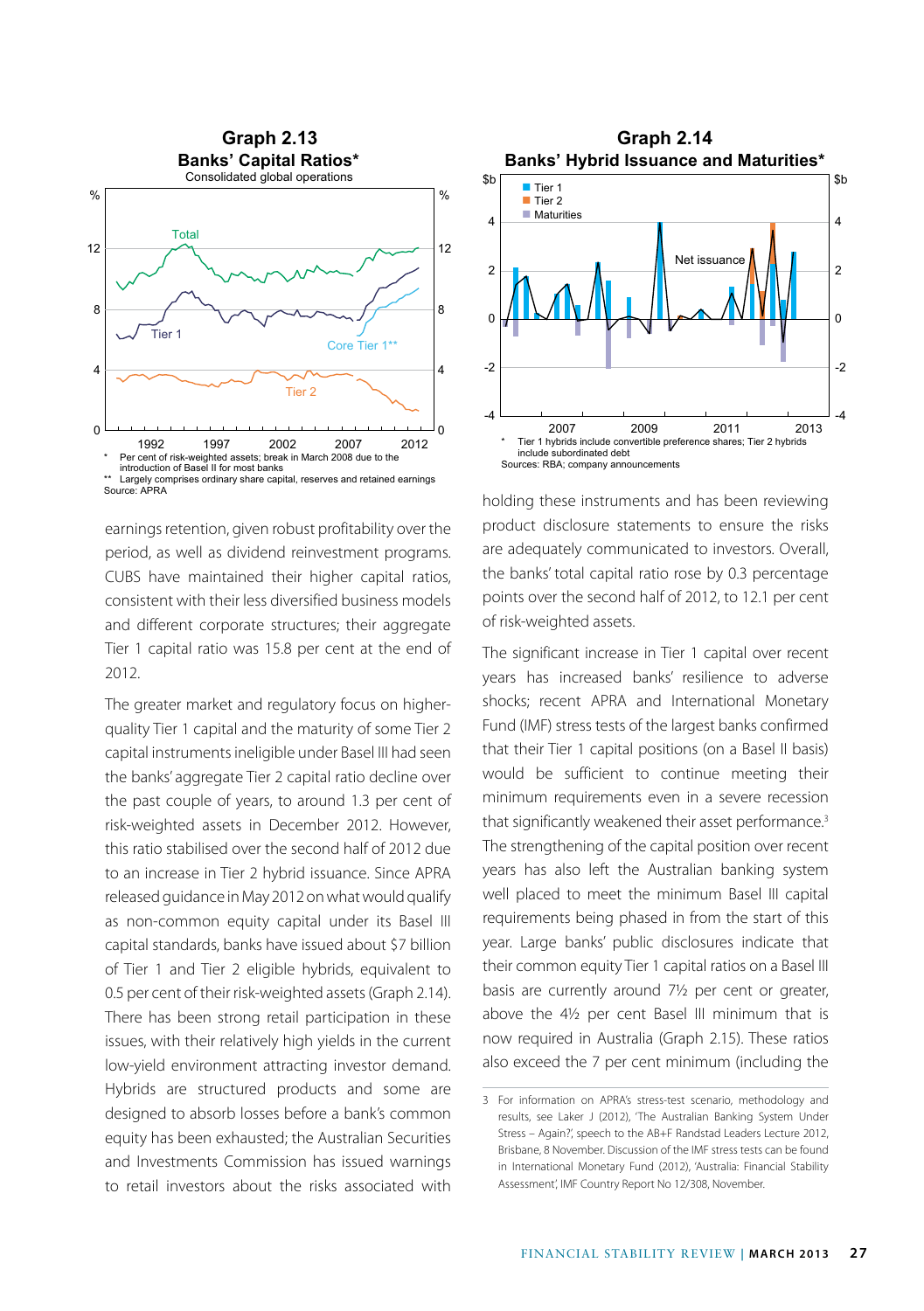

Source: banks' financial disclosures

2½ per cent capital conservation buffer) that the banks are required to meet by 2016. The banks are likely to need to increase their capital ratios further than this, though, in order to provide adequate buffers above minimum regulatory requirements, including for any Pillar 2 or other capital surcharges that APRA may impose due to the risk profile or systemic importance of the banks.<sup>4</sup> Banks should be able to achieve this mainly through earnings retention if current profitability continues in the future.

As noted above, the improvement in the Australian banks' capital positions over recent years has been underpinned by robust profitability; annual return on equity of the four major banks averaged around 15 per cent over 2010–2012. Aggregate profit of these banks was \$11 billion in their latest half-yearly results, broadly unchanged from the previous half year, and a little below the peak in 2011 (Graph 2.16). At 5 per cent, income growth over the year was at a similar pace to the previous two years, but higher bad and doubtful debt charges weighed on profits. The performance of NAB's UK loans and, to a lesser



UBS Securities Australia; banks' annual and interim reports

extent, each of the major banks' domestic business loans drove the increase in the bad debt charge. To help offset the effect of slow credit growth on their profitability, the banks have been focused on fee-generating and cross-selling opportunities that are less dependent on their balance sheet, as well as improving productivity and reducing costs. Cost-related initiatives announced by the banks include restructuring operations, reducing staff in some areas, and outsourcing certain support functions or moving them to lower-cost locations offshore. It is important that banks ensure that these types of cost-cutting initiatives do not compromise their risk management capabilities and controls.

Looking forward, equity analysts are currently expecting the major banks' profits to rise strongly during the current financial year. With costs expected to continue growing at a slower pace than before the financial crisis and bad and doubtful debt charges

<sup>4</sup> For further discussion on banks' capital requirements, see Laker J (2013), 'Financial Regulation and Financial Sector Evolution: Looking Ahead', speech to the Australian Centre for Financial Studies/Finsia Leadership Luncheon Series, Melbourne, 22 March.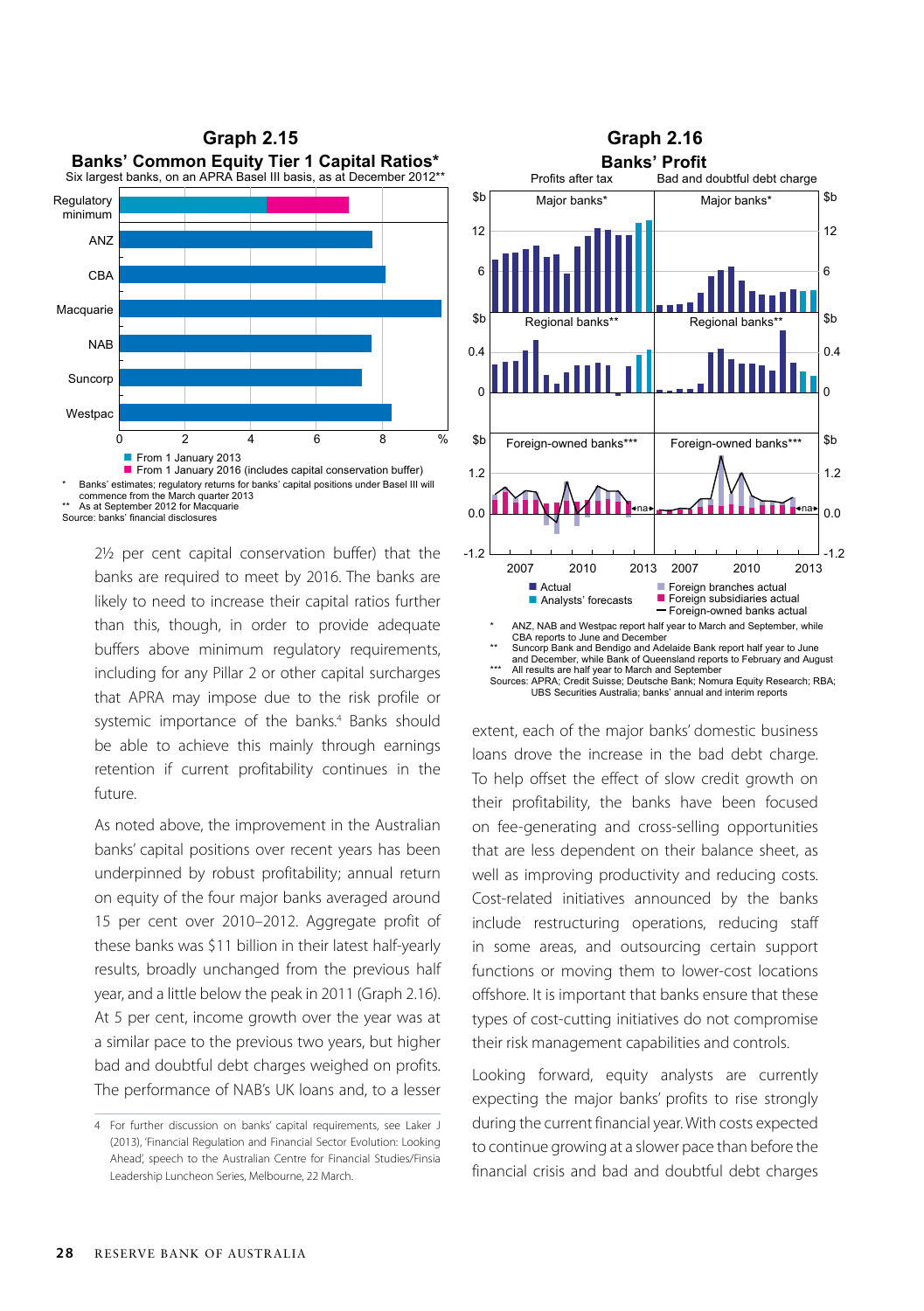expected to level out, analysts are forecasting aggregate annual return on equity to rise to about 15 per cent in the major banks' 2013 financial year (Graph 2.17).

The three regional banks (Suncorp, Bank of Queensland and Bendigo and Adelaide Bank) recorded an aggregate profit of around \$270 million in their latest half-yearly results, a recovery from the \$30 million loss in the previous half year. This turnaround was driven by an improvement in asset performance which allowed some of these banks to reduce their bad and doubtful debt charges. Asset performance at the regional banks has been poorer than for the major Australian banks, partly because some of them have greater concentrations in Queensland where property market conditions have been weaker. Equity analysts are expecting the regional banks' profits to increase again in the coming year, supported by further declines in bad and doubtful debt charges.

Equity market investors seem to be viewing the Australian-owned banks' financial position and earnings prospects favourably, as banks' share prices have risen by about 25 per cent over the past six months (Graph 2.18). The banks' relatively high dividend yields appear to have been attractive to many investors in the current low interest rate environment.





Foreign-owned banks' profits were mixed in their latest half-yearly results. Foreign branches posted an aggregate loss for the half-year, largely owing to an increase in charges for bad and doubtful debts, whereas foreign subsidiaries reported lower charges for bad and doubtful debts and higher profits. Profits of the foreign branches have been volatile over recent years because of losses in their corporate loan portfolios and turbulence in capital markets; foreign subsidiaries' profits have been far more stable given their focus on retail banking.

#### **Registered Financial Corporations**

Since the beginning of the global financial crisis, there has been increased interest internationally in assessing the risks posed by the so-called shadow banking system, which can be broadly defined as credit intermediation involving entities and activities outside the prudentially regulated banking system. The Reserve Bank monitors developments in this sector in Australia and provides regular updates to the Council of Financial Regulators. Registered Financial Corporations (RFCs) (comprising money market corporations and finance companies) are the financial institutions most readily considered shadow banking entities in Australia: they are not prudentially regulated by APRA, but they intermediate between lenders and borrowers like banks, and some of them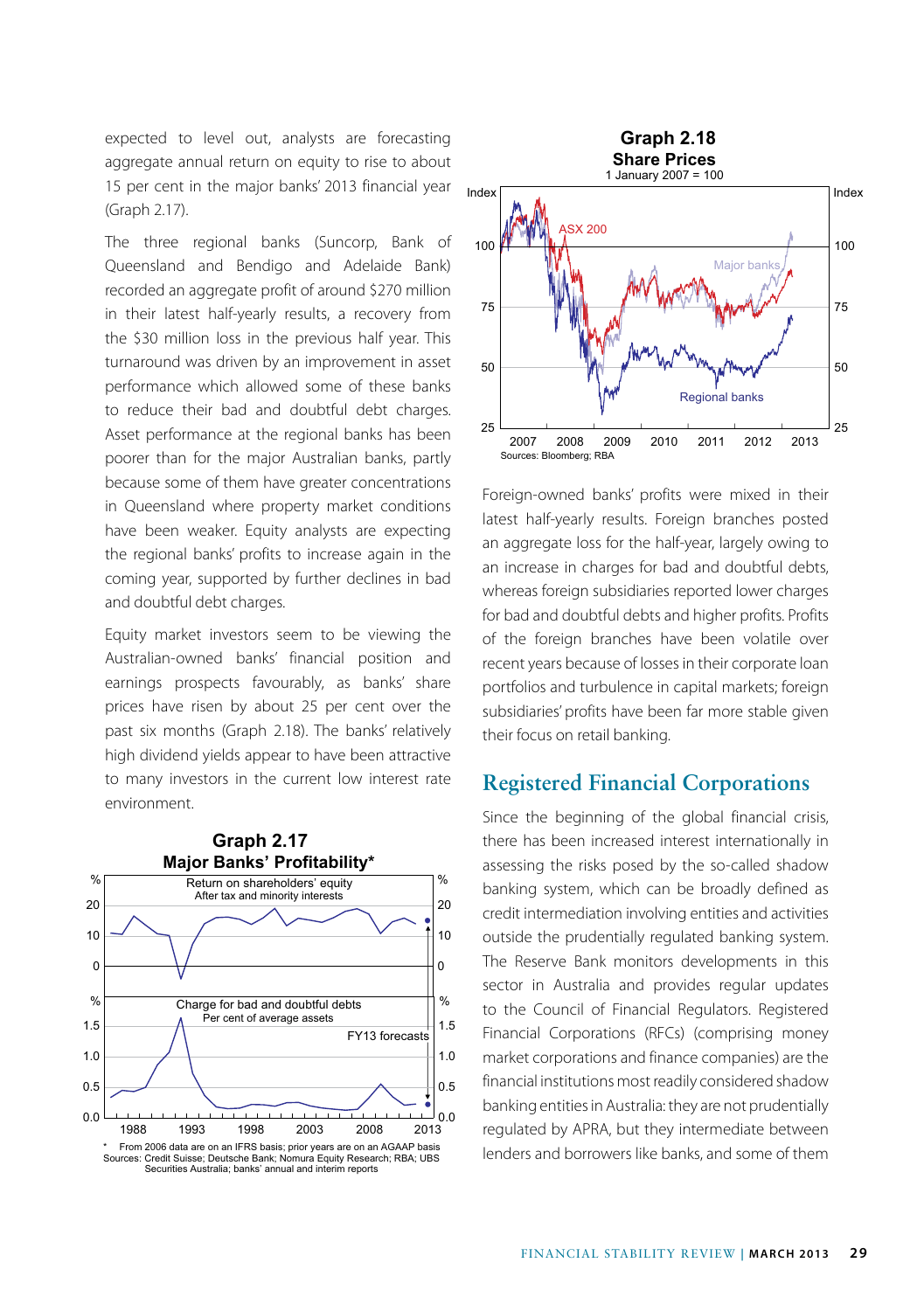engage in investment bank-like activities. There are currently over 300 RFCs, but, in aggregate, their share of total domestic financial system assets is small and has been declining over time (Graph 2.19). The significant reduction in this share over recent years can partly be attributed to the more difficult funding conditions RFCs have faced since the 2008–2009 crisis period.





Recently there has been a greater focus on the activities and financial position of finance companies that issue unlisted retail debentures. This follows the collapse of a Victorian retail debenture issuer and property lender Banksia Securities Limited (BSL) in late 2012. BSL was small in size, being only the 28th largest finance company with reported assets of about \$690 million. Its failure (and other similar failures of smaller finance companies in recent years) has had no adverse effect on financial system stability, although it has raised investor protection concerns given that many of its investors reportedly had low risk appetites that seem inconsistent with BSL's relatively risky property-related loan portfolio and its thin capital position (see 'Developments in the Financial System Architecture' chapter for more discussion on the regulatory response to this development). More broadly, the RFC sector in Australia poses limited risks to financial stability because of its small size, heterogeneity and minimal credit and funding links to the regulated banking system. For example, RFCs' overall borrowing from, and lending to, banks are each equivalent to less than 1 per cent of banking system assets.

#### **General Insurance**

The general insurance industry remains well capitalised at 1.8 times the minimum regulatory capital requirement; the industry's capital position rose modestly over the year to December 2012. APRA introduced revised, more risk-sensitive, capital standards for the general insurance industry at the start of 2013, which are also better aligned with the capital standards for other APRA-regulated industries. The first formal reporting on the level of general insurers' capital under the new standards will be for the March quarter 2013.

The profitability of general insurers has been strong: annualised return on equity for the industry exceeded 20 per cent in the second half of 2012, up from about 10 per cent in 2011 (Graph 2.20). Strong growth in underwriting profits was driven by rising premium rates for 'short-tail' classes of business, in particular home and contents and commercial property insurance (Graph 2.21). Insurers also benefited from a more favourable catastrophe claims experience in 2012 compared with the previous two years. Although claims are still being assessed, indications

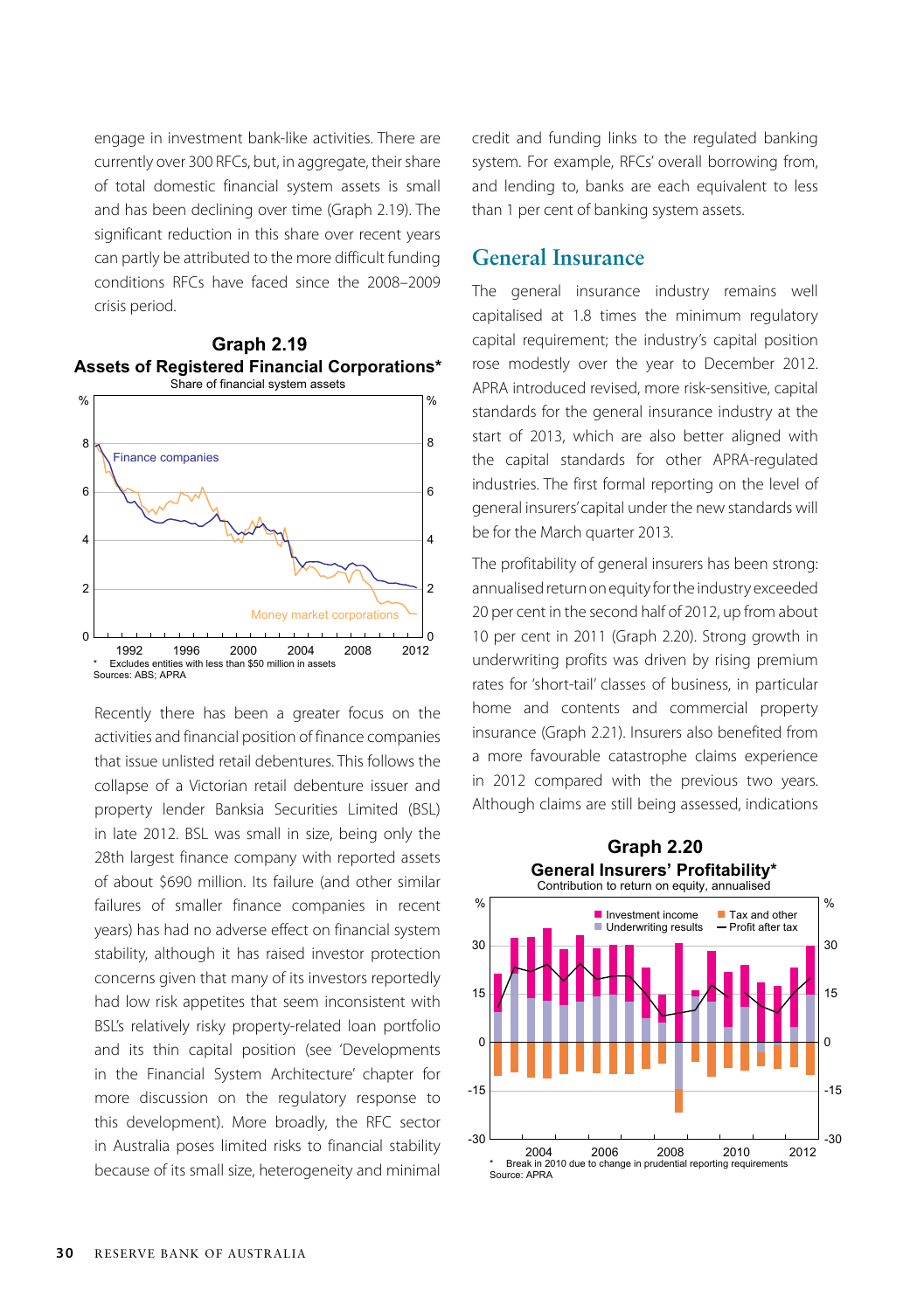

are that the January 2013 floods and bushfires in parts of Australia will not be severe claims events. The Insurance Council of Australia's current estimate of claims from these disasters is about \$1 billion (before reinsurance), well below the \$2.4 billion claims arising from the 2011 Queensland floods.

Also boosting insurers' income recently were valuation gains as yields on their holdings of highly rated debt securities declined. However, a prolonged period of low investment yields could present challenges for insurers' profitability. Lower investment returns mean insurers would need to generate more premium revenue to cover future claim payments, particularly for 'long-tail' insurance products such as liability insurance. Competitive pressures and statutory limits appear to be constraining insurers' ability to increase premium rates for most long-tail business lines, although as noted above, premium rates have been rising strongly for some short-tail classes of business. It would be undesirable if insurers responded to premium constraints by shifting the composition of their portfolios towards riskier, higher-yielding assets, although there does not appear to have been a material change in the overall risk profile of investment portfolios at this point. Another concern would be if the insurance industry sought to support short-term profitability through inappropriate releases from reserves; in this regard, APRA has been reviewing reserve practices and adequacy within the industry. No material concerns regarding industry reserving practices have been identified, but it is an area that APRA is continuing to monitor.

Lenders' mortgage insurers (LMIs) offer protection to banks and other lenders against losses on defaulted residential mortgages, in return for an insurance premium that is usually paid by the borrower. Mortgages originated with loan-to-valuation ratios of 80 per cent or greater are typically fully insured in Australia, which is less common internationally. By insuring banks against losses on their higher-risk mortgages, the LMI industry can support financial stability, but the concentration of LMIs' business in correlated risks necessitates strong capitalisation and prudential supervision. The industry is also quite concentrated, with two firms accounting for about three-quarters of industry assets. The LMI industry currently holds about 1½ times the minimum capital requirement which is, in turn, designed to absorb losses from a very severe housing market downturn. While the LMIs are generally highly rated by the major rating agencies, Moody's recently reviewed its global methodology for rating LMIs, which resulted in downgrades in the credit ratings of the two largest LMIs in Australia to low single-A ranges. This reflected Moody's assessment that the LMIs' capital buffers would be tested in the event of a severe economic and property market downturn in Australia (akin to that experienced in the United States over 2007–2011). The downgrades have contributed to some downgrades of ratings on RMBS tranches, given the credit enhancement LMIs provide to these securities, but have not directly affected the LMIs' operations.

The LMI industry's profitability was relatively subdued in 2012. Consistent with the pattern of mortgage arrears for banks, insured mortgages originated in the past few years are performing relatively well, but the LMIs have experienced elevated claims from: loans written in 2007 and 2008; loans to the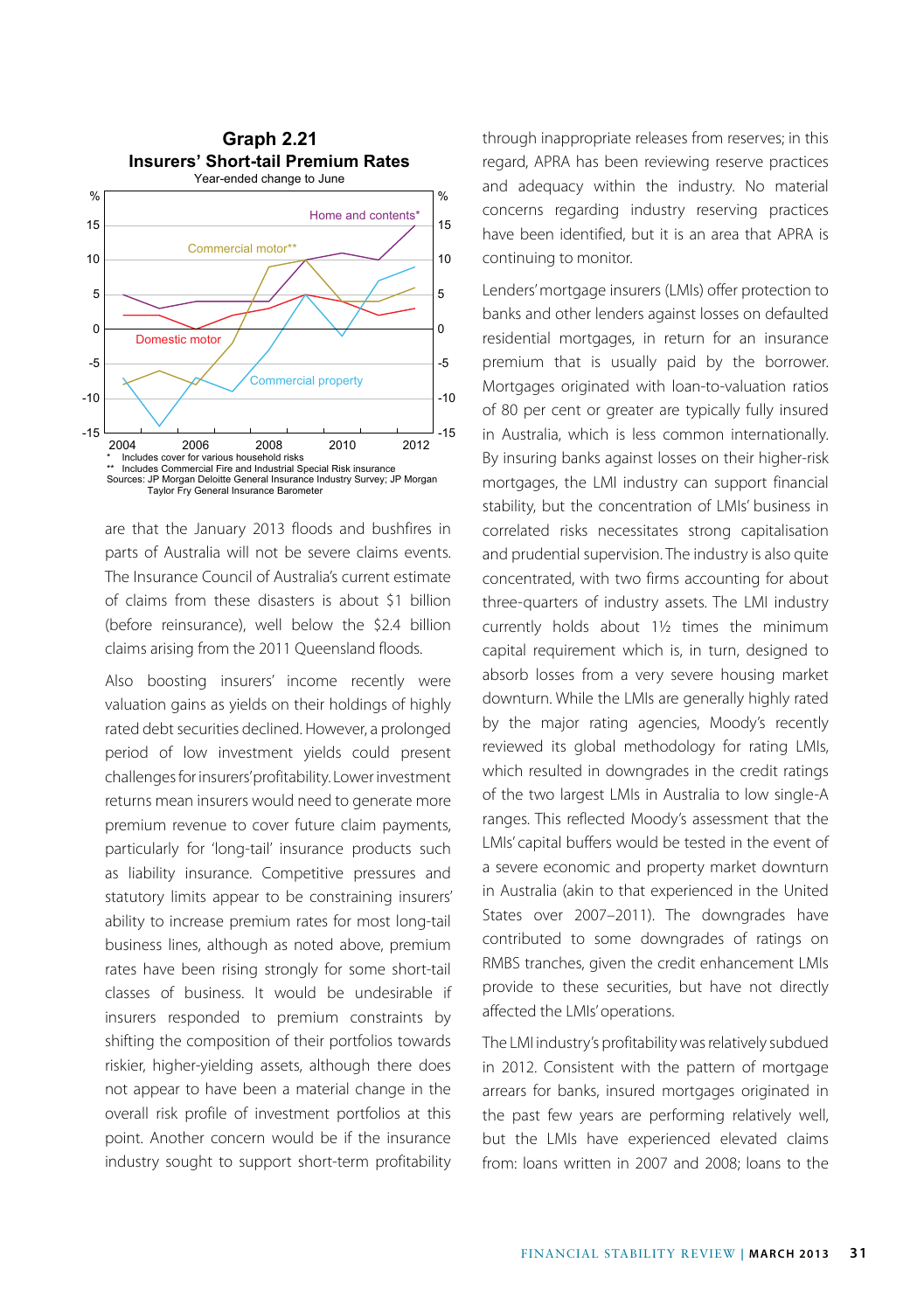self-employed; and loans for properties in coastal Queensland. Reflecting this, LMIs' loss ratio – claims expense as a share of premium revenue – was a bit above its long-run average in 2012.

#### **Managed Funds**

Over the past two decades, banking groups in Australia have acquired a number of life insurers and other funds management businesses, such as those that manage superannuation funds. A number of large life insurers and retail superannuation funds are now owned by or related to banking groups. The wealth management operations of the major banks currently generate about 7–10 per cent of their group profits, and have been a fairly stable source of earnings.

The strong growth in the managed funds sector in Australia over recent decades has been one of the motivations for the banks to diversify into wealth management operations. The managed funds sector currently has about \$1.6 trillion in funds under management on a consolidated basis, equivalent to almost 110 per cent of GDP, up from about 55 per cent of GDP two decades ago (Table 2.3). Over the six months to December 2012, assets under management grew by 14 per cent in annualised terms, driven by higher equity prices. Superannuation funds – which account for nearly three-quarters of the managed funds sector – experienced growth of 17 per cent in annualised terms, the strongest rate of growth since the equity market recovery in 2009 (Graph 2.22).



| Table 2.3: Assets of Domestic Funds Management Institutions |  |  |  |
|-------------------------------------------------------------|--|--|--|
|                                                             |  |  |  |

As at December 2012

|                                    |                     |                            | Six-month-ended<br>annualised change |                           |  |
|------------------------------------|---------------------|----------------------------|--------------------------------------|---------------------------|--|
|                                    | Level<br>\$ billion | Share of total<br>Per cent | <b>Jun 12</b><br>Per cent            | <b>Dec 12</b><br>Per cent |  |
| Superannuation funds               | 1457                | 73                         | 12.7                                 | 17.0                      |  |
| l ife insurers <sup>(a)</sup>      | 246                 | 12                         | 5.9                                  | 9.3                       |  |
| Public unit trusts                 | 264                 | 13                         | $-3.2$                               | 2.7                       |  |
| Other managed funds <sup>(b)</sup> | 42                  | $\mathfrak{D}$             | 6.5                                  | 1.1                       |  |
| Total (unconsolidated)             | 2010                | 100                        | 9.3                                  | 13.6                      |  |
| of which:                          |                     |                            |                                      |                           |  |
| Cross investments                  | 406                 |                            | 6.6                                  | 11.5                      |  |
| Total (consolidated)               | 1604                |                            | 10.0                                 | 14.2                      |  |

(a) Includes superannuation assets held in statutory funds of life insurers (b)Cash management trusts, common funds and friendly societies Source: ABS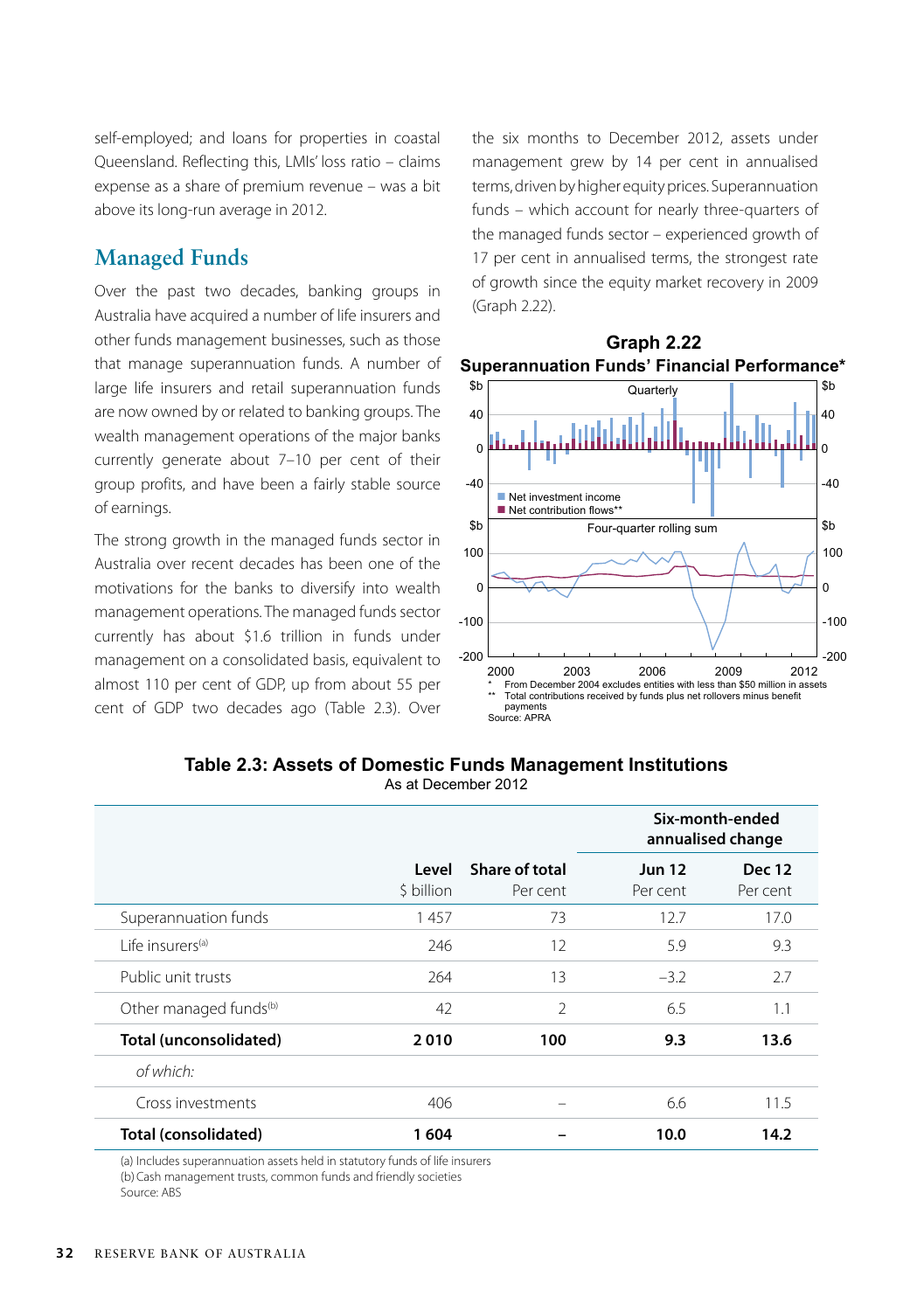Self-managed superannuation funds (SMSFs) have become a significant part of the superannuation industry, with around \$470 billion of assets under management as at December 2012. This represents close to one-third of all superannuation assets, a share that has increased by more than 10 percentage points over the past decade (Graph 2.23). Part of the appeal of SMSFs is that they allow people to control their own superannuation investments, although SMSFs are not subject to prudential regulation by APRA and therefore do not benefit from the same protections as APRA-regulated superannuation funds. While borrowing by superannuation funds is generally prohibited, SMSFs are permitted limited use of gearing through non-recourse borrowing. APRA requires banks to take into account the different (and potentially higher) risks posed by SMSF loans when calculating their regulatory capital requirements.



Loans to the superannuation sector have grown strongly in percentage terms over the past several years, but they still account for well under 1 per cent of banks' loan portfolios. Given the limited borrowing from the banking sector at this point, these activities pose limited risks to banks' asset performance. However, there are other important links between the banking and superannuation sectors: superannuation funds have around one-quarter of their funds invested in bank equity and liabilities, and the superannuation operations of banks make a notable contribution to bank profits.

Life insurers' funds under management rose by about 9 per cent in annualised terms over the second half of 2012, driven by strong investment returns from equities and debt securities. Life insurers reported aggregate profits of \$1.4 billion in the six months to December, around two-thirds of which was derived from their superannuation business and the remainder from their ordinary life insurance business (Graph 2.24). Profits from their superannuation business were a little above average due to strong investment returns, while profits from their ordinary life insurance business were close to their recent average level.



**Life Insurers' Financial Performance Graph 2.24**

The profitability of the life insurance sector has contributed to its strong capital position over recent years, with the industry holding capital equivalent to 1½ times its capital adequacy requirement as at December 2012. Like general insurers, life insurers are also subject to the revised insurance capital standards that APRA introduced this year; the first data indicating the effect of these standards on life insurers' capital will also be for the March quarter 2013.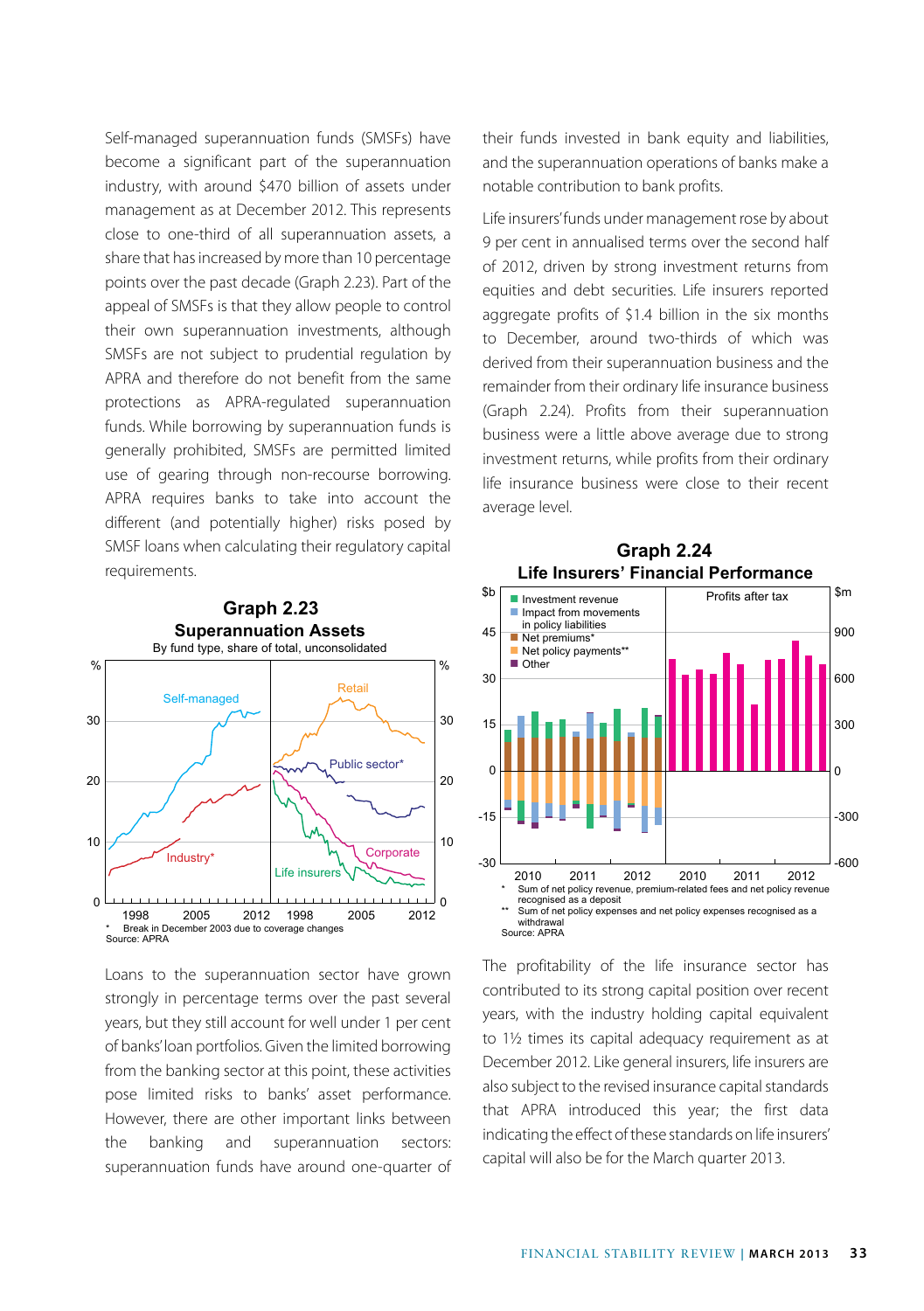#### **Financial Market Infrastructure**

Financial market infrastructures (FMIs), such as payment, clearing and settlement systems, are the systems that facilitate most financial transactions and trading activity in the economy. Given the critical services they provide to participants in the financial system, the smooth operation of FMIs is crucial for financial stability.

The Reserve Bank operates Australia's high-value payments settlement system, the Reserve Bank Information and Transfer System (RITS), through which most interbank payments are settled. RITS continued to function smoothly during the past six months, settling around 5 million payments worth \$19 trillion. The average daily volume of transactions settled in RITS was steady over the six months to March 2013 (Graph 2.25). In contrast, the average daily value of transactions declined by 4 per cent to \$156 billion, around 21 per cent below its peak in the March quarter 2008.



The availability of sufficient liquidity is essential for the smooth operation of RITS. Intraday liquidity in RITS increased substantially over the past year, owing to higher intraday repurchase agreements with the RBA. This increased liquidity has enabled a larger share of transactions to settle earlier in the day relative to the pre-crisis period, helping to reduce potential operational and liquidity risks that could emerge late in the settlement day.

Low-value payments, such as direct entry, consumer electronic (card-based) payments and cheque transactions, are multilaterally netted and settled in RITS in a single batch at 9 am the following day, rather than on a real-time gross settlement basis. In 2010, the Reserve Bank introduced a new system, the Low Value Settlement Service (LVSS), to increase the efficiency of low-value payments settlement. All low-value payment types were successfully migrated to the LVSS by October 2012. The Reserve Bank is working with the industry to implement, for direct entry payments, multilateral settlement at regular intervals on the same day by the end of 2013. This will reduce the credit exposure that can arise when payments are posted to customer accounts ahead of interbank settlement.

To ensure the safety and stability of the payments system, the Reserve Bank periodically conducts self-assessments of RITS against relevant international principles, which are reviewed by the Payments System Board. The next such review is planned to take place in late 2013.

The two Australian Securities Exchange (ASX) central counterparties, ASX Clear and ASX Clear (Futures), provide centralised management of counterparty risk in the ASX and ASX 24 equities and derivatives markets. From 29 March 2013, the Reserve Bank's revised *Financial Stability Standards* will apply to the two ASX central counterparties (see the 'Developments in the Financial System Architecture' chapter). One important aim of the new standards is to ensure that central counterparties control the risks they pose to the Australian financial system in accordance with international best practice. This includes more granular requirements for the calling of margin from participants and the sufficiency of pooled risk resources held by central counterparties (also known as 'default funds').5

<sup>5</sup> For details of the enhanced requirements of the new *Financial Stability Standards*, see Reserve Bank of Australia (2012), *New Financial Stability Standards: Final Standards and Regulation Impact Statement,* December.